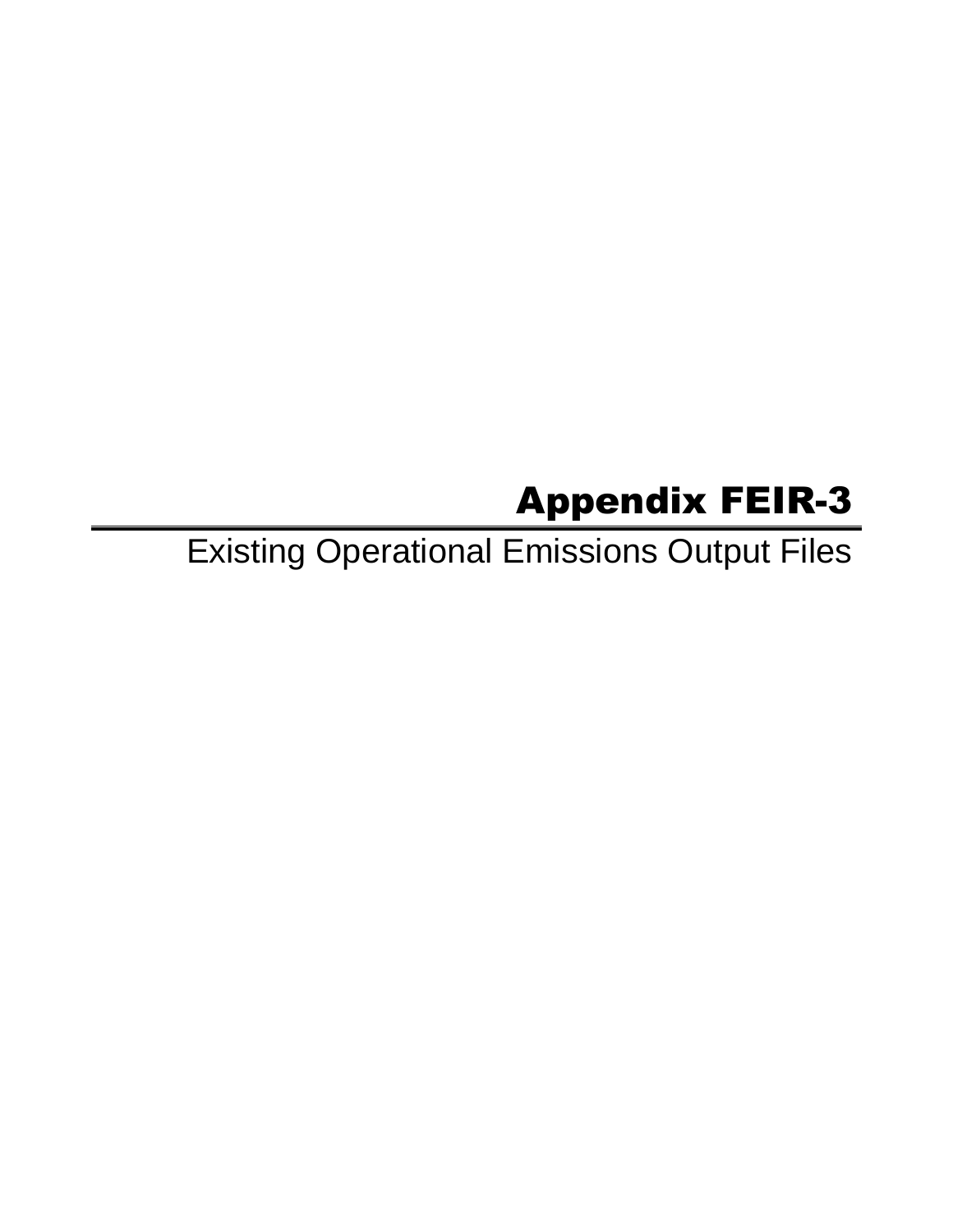# **CITY OF LOS ANGELES VMT CALCULATOR Version 1.2**



#### **Project Information**



| <b>Proposed Project Land Use Type</b>  | Value             | Unit    |
|----------------------------------------|-------------------|---------|
| (custom) Church   Retail/Non-Retail    | Non-Retai LU type |         |
| (custom) Church   Residents            |                   | Person  |
| (custom) Church   Employees            | 6                 | Person  |
| (custom) Church   Daily                | 114               | Trips   |
| (custom) Church   HBW-Attraction Split | 5                 | Percent |
| (custom) Church   HBO-Attraction Split | 75                | Percent |
| (custom) Church   NHB-Attraction Split | 10                | Percent |
| (custom) Church   HBW-Production Split | O                 | Percent |
| (custom) Church   HBO-Production Split | Ω                 | Percent |
| (custom) Church   NHB-Production Split | 10                | Percent |

### **TDM Strategies**

**Select each section to show individual strategies**



#### **Analysis Results**

| <b>Proposed</b><br><b>Project</b>  | <b>With</b><br><b>Mitigation</b> |  |  |  |
|------------------------------------|----------------------------------|--|--|--|
| 69                                 | 69                               |  |  |  |
| Daily Vehicle Trips                | Daily Vehicle Trips              |  |  |  |
| 479                                | 479                              |  |  |  |
| Daily VMT                          | Daily VMT                        |  |  |  |
| N/A                                | N/A                              |  |  |  |
| Houseshold VMT<br>per Capita       | Houseshold VMT<br>per Capita     |  |  |  |
| N/A                                | N/A                              |  |  |  |
| <b>Work VMT</b><br>per Employee    | <b>Work VMT</b><br>per Employee  |  |  |  |
|                                    | <b>Significant VMT Impact?</b>   |  |  |  |
| Household: N/A                     | Household: N/A                   |  |  |  |
| Threshold = $6.0$                  | Threshold = $6.0$                |  |  |  |
| 15% Below APC                      | 15% Below APC                    |  |  |  |
| <b>Work: N/A</b>                   | Work: N/A                        |  |  |  |
|                                    | Threshold = $7.6$                |  |  |  |
| Threshold = $7.6$<br>15% Below APC | 15% Below APC                    |  |  |  |

 $\sum_{\text{Measuring the Miles}}$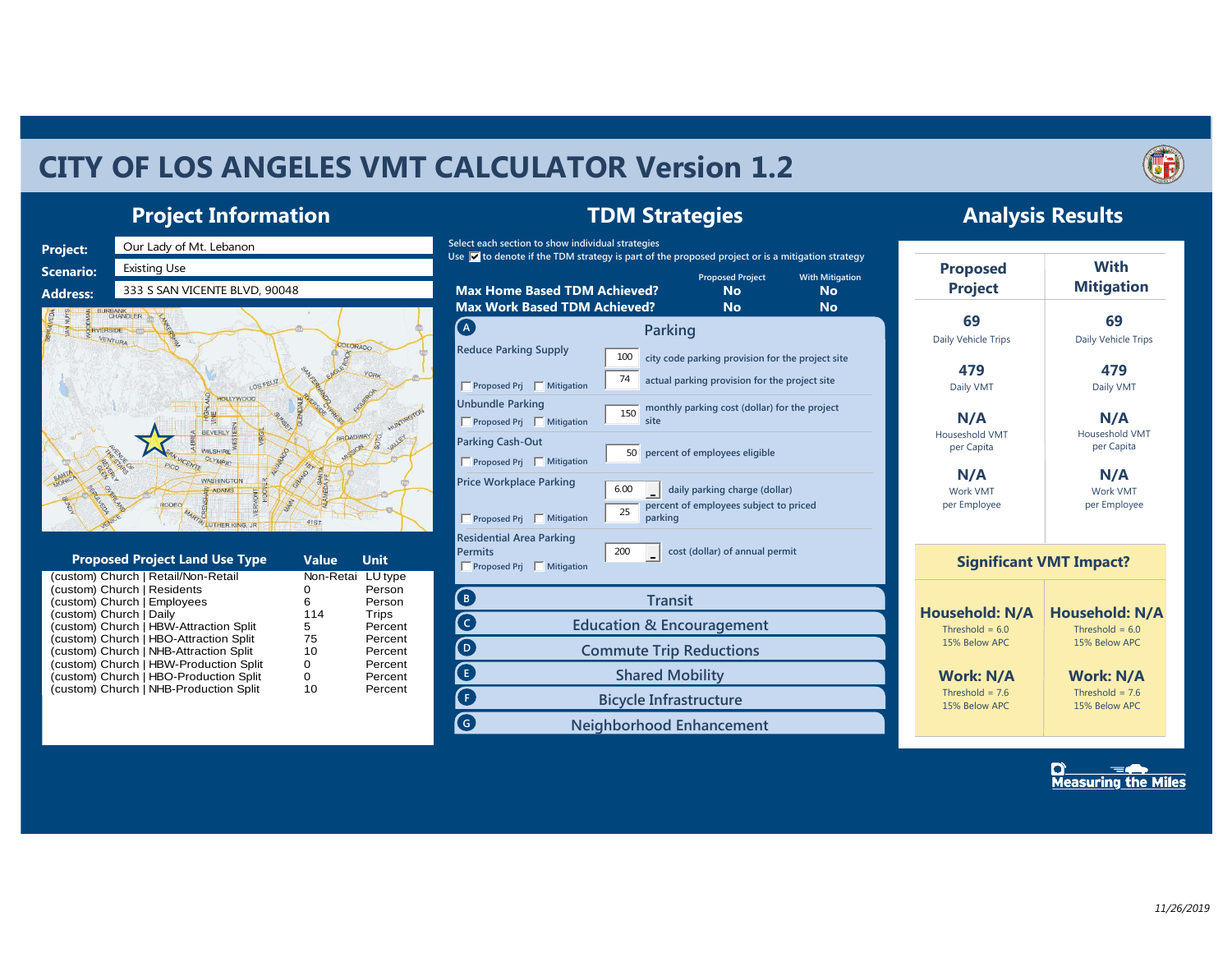#### **Report 1: Project & Analysis Overview**

Date: November 26, 2019 Project Name: Our Lady of Mt. Lebanon Project Scenario: Existing Use Project Address: 333 S SAN VICENTE BLVD, 90048 Version 1.2



|                    | <b>Project Information</b>    |                |                 |
|--------------------|-------------------------------|----------------|-----------------|
|                    | <b>Land Use Type</b>          | <b>Value</b>   | <b>Units</b>    |
|                    | Single Family                 | $\Omega$       | DU              |
|                    | Multi Family                  | $\Omega$       | DU              |
| Housing            | Townhouse                     | $\Omega$       | DU              |
|                    | Hotel                         | $\Omega$       | Rooms           |
|                    | Motel                         | 0              | Rooms           |
|                    | Family                        | $\theta$       | DU              |
|                    | Senior                        | $\Omega$       | DU              |
| Affordable Housing | <b>Special Needs</b>          | $\overline{O}$ | DU              |
|                    | Permanent Supportive          | $\theta$       | DU              |
|                    | <b>General Retail</b>         | 0.000          | ksf             |
|                    | <b>Furniture Store</b>        | 0.000          | ksf             |
|                    | Pharmacy/Drugstore            | 0.000          | ksf             |
|                    | Supermarket                   | 0.000          | ksf             |
|                    | <b>Bank</b>                   | 0.000          | ksf             |
|                    | <b>Health Club</b>            | 0.000          | ksf             |
|                    | High-Turnover Sit-Down        |                |                 |
| Retail             | Restaurant                    | 0.000          | ksf             |
|                    | <b>Fast-Food Restaurant</b>   | 0.000          | ksf             |
|                    | <b>Quality Restaurant</b>     | 0.000          | ksf             |
|                    | Auto Repair                   | 0.000          | ksf             |
|                    | Home Improvement              | 0.000          | ksf             |
|                    | <b>Free-Standing Discount</b> | 0.000          | ksf             |
|                    | Movie Theater                 | $\overline{O}$ | Seats           |
|                    | <b>General Office</b>         | 0.000          | $k$ sf          |
| <b>Office</b>      | <b>Medical Office</b>         | 0.000          | ksf             |
|                    | Light Industrial              | 0.000          | ksf             |
| <b>Industrial</b>  | Manufacturing                 | 0.000          | ksf             |
|                    | Warehousing/Self-Storage      | 0.000          | ksf             |
|                    | University                    | $\Omega$       | <b>Students</b> |
|                    | <b>High School</b>            | $\overline{O}$ | <b>Students</b> |
| School             | Middle School                 | $\Omega$       | <b>Students</b> |
|                    | Elementary                    | $\overline{O}$ | <b>Students</b> |
|                    | Private School (K-12)         | $\Omega$       | <b>Students</b> |
| <b>Other</b>       | Church                        | 114            | <b>Trips</b>    |

Project and Analysis Overview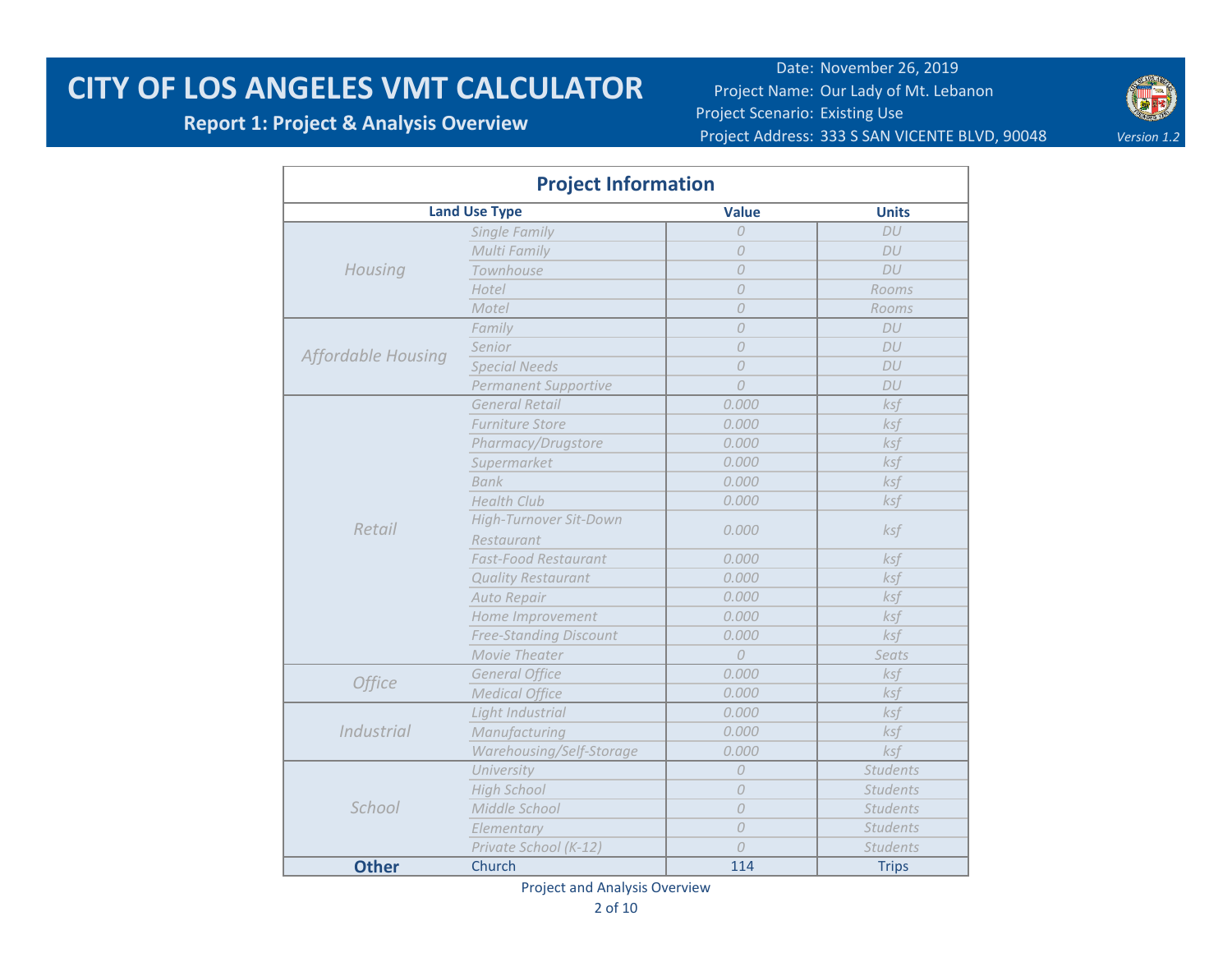**Report 1: Project & Analysis Overview**



|                             | <b>Analysis Results</b>                 |                      |                            |  |  |  |  |  |  |
|-----------------------------|-----------------------------------------|----------------------|----------------------------|--|--|--|--|--|--|
| <b>Total Employees: N/A</b> |                                         |                      |                            |  |  |  |  |  |  |
|                             | <b>Total Population: N/A</b>            |                      |                            |  |  |  |  |  |  |
|                             | <b>Proposed Project</b>                 |                      | <b>With Mitigation</b>     |  |  |  |  |  |  |
| 69                          | <b>Daily Vehicle Trips</b>              | N/A                  | <b>Daily Vehicle Trips</b> |  |  |  |  |  |  |
| N/A                         | <b>Daily VMT</b>                        | N/A                  | <b>Daily VMT</b>           |  |  |  |  |  |  |
|                             | <b>Household VMT</b>                    |                      | <b>Household VMT per</b>   |  |  |  |  |  |  |
| N/A                         | per Capita                              | N/A                  | <b>Capita</b>              |  |  |  |  |  |  |
|                             | <b>Work VMT</b>                         |                      | <b>Work VMT per</b>        |  |  |  |  |  |  |
| N/A                         | per Employee                            | N/A                  | <b>Employee</b>            |  |  |  |  |  |  |
|                             | <b>Significant VMT Impact?</b>          |                      |                            |  |  |  |  |  |  |
|                             | <b>APC: Central</b>                     |                      |                            |  |  |  |  |  |  |
|                             | Impact Threshold: 15% Below APC Average |                      |                            |  |  |  |  |  |  |
|                             | Household = $6.0$                       |                      |                            |  |  |  |  |  |  |
|                             | Work = $7.6$                            |                      |                            |  |  |  |  |  |  |
|                             | <b>Proposed Project</b>                 |                      | <b>With Mitigation</b>     |  |  |  |  |  |  |
| <b>VMT Threshold</b>        | <b>Impact</b>                           | <b>VMT Threshold</b> | <b>Impact</b>              |  |  |  |  |  |  |
| Household $> 6.0$           | N/A                                     | Household $> 6.0$    | N/A                        |  |  |  |  |  |  |
| Work $> 7.6$                | N/A                                     | Work $> 7.6$         | N/A                        |  |  |  |  |  |  |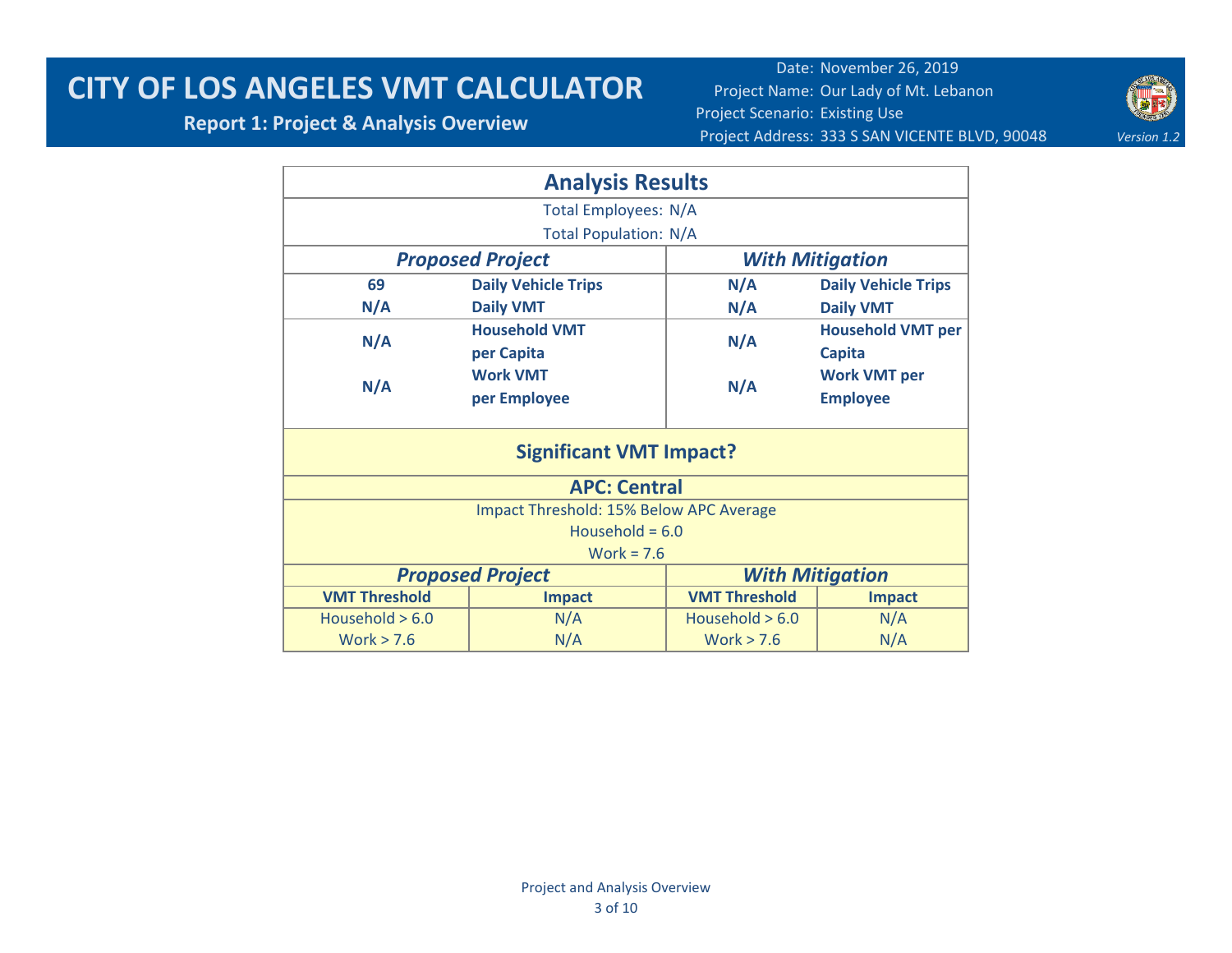#### **Report 2: TDM Inputs**



|                | <b>Strategy Type</b>                | <b>Description</b>                         | <b>Proposed Project</b> | <b>Mitigations</b> |  |
|----------------|-------------------------------------|--------------------------------------------|-------------------------|--------------------|--|
|                | Reduce parking                      | City code parking<br>provision (spaces)    | $\overline{O}$          | $\mathcal{O}$      |  |
|                | supply                              | Actual parking<br>provision (spaces)       | $\overline{O}$          | $\overline{O}$     |  |
|                | Unbundle parking                    | Monthly cost for<br>parking (\$)           | \$0                     | \$0                |  |
| <b>Parking</b> | Parking cash-out                    | Employees eligible<br>(%)                  | 0%                      | 0%                 |  |
|                | Price workplace                     | Daily parking charge<br>(5)                | \$0.00                  | \$0.00             |  |
|                | parking                             | Employees subject to<br>priced parking (%) | 0%                      | 0%                 |  |
|                | Residential area<br>parking permits | Cost of annual<br>permit (\$)              | \$0                     | \$0                |  |
|                |                                     | (cont. on following page)                  |                         |                    |  |
|                |                                     |                                            |                         |                    |  |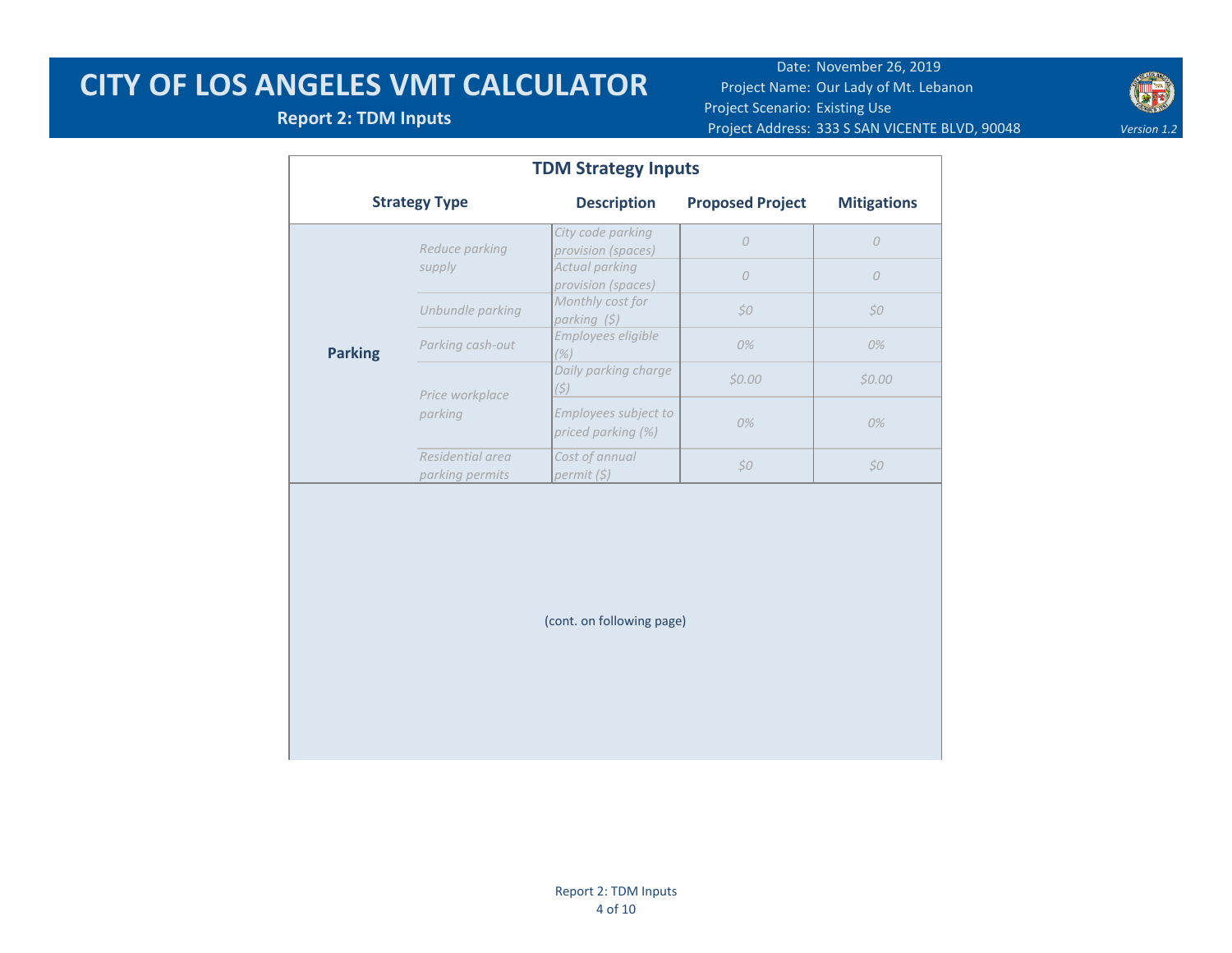#### **Report 2: TDM Inputs**



| <b>TDM Strategy Inputs, Cont.</b> |                                                |                                                                                      |                         |                    |  |  |  |  |
|-----------------------------------|------------------------------------------------|--------------------------------------------------------------------------------------|-------------------------|--------------------|--|--|--|--|
|                                   | <b>Strategy Type</b>                           | <b>Description</b>                                                                   | <b>Proposed Project</b> | <b>Mitigations</b> |  |  |  |  |
|                                   |                                                | <b>Reduction in</b><br>headways (increase<br>in frequency) (%)                       | $0\%$                   | $0\%$              |  |  |  |  |
| <b>Transit</b>                    | Reduce transit<br>headways                     | <b>Existing transit mode</b><br>share (as a percent<br>of total daily trips)<br>(% ) | $0\%$                   | $0\%$              |  |  |  |  |
|                                   |                                                | Lines within project<br>site improved (<50%,<br>$>=50%$                              | $\overline{O}$          | $\overline{O}$     |  |  |  |  |
|                                   | Implement                                      | Degree of<br>implementation<br>(low, medium, high)                                   | $\overline{O}$          | $\overline{O}$     |  |  |  |  |
|                                   | neighborhood shuttle                           | <b>Employees and</b><br>residents eligible (%)                                       | $0\%$                   | 0%                 |  |  |  |  |
|                                   |                                                | <b>Employees and</b><br>residents eligible (%)                                       | 0%                      | 0%                 |  |  |  |  |
|                                   | Transit subsidies                              | Amount of transit<br>subsidy per<br>passenger (daily<br>equivalent) (\$)             | \$0.00                  | \$0.00             |  |  |  |  |
| <b>Education &amp;</b>            | Voluntary travel<br>behavior change<br>program | <b>Employees</b> and<br>residents<br>participating (%)                               | $0\%$                   | $0\%$              |  |  |  |  |
| <b>Encouragement</b>              | Promotions and<br>marketing                    | <b>Employees and</b><br>residents<br>participating (%)                               | 0%                      | $0\%$              |  |  |  |  |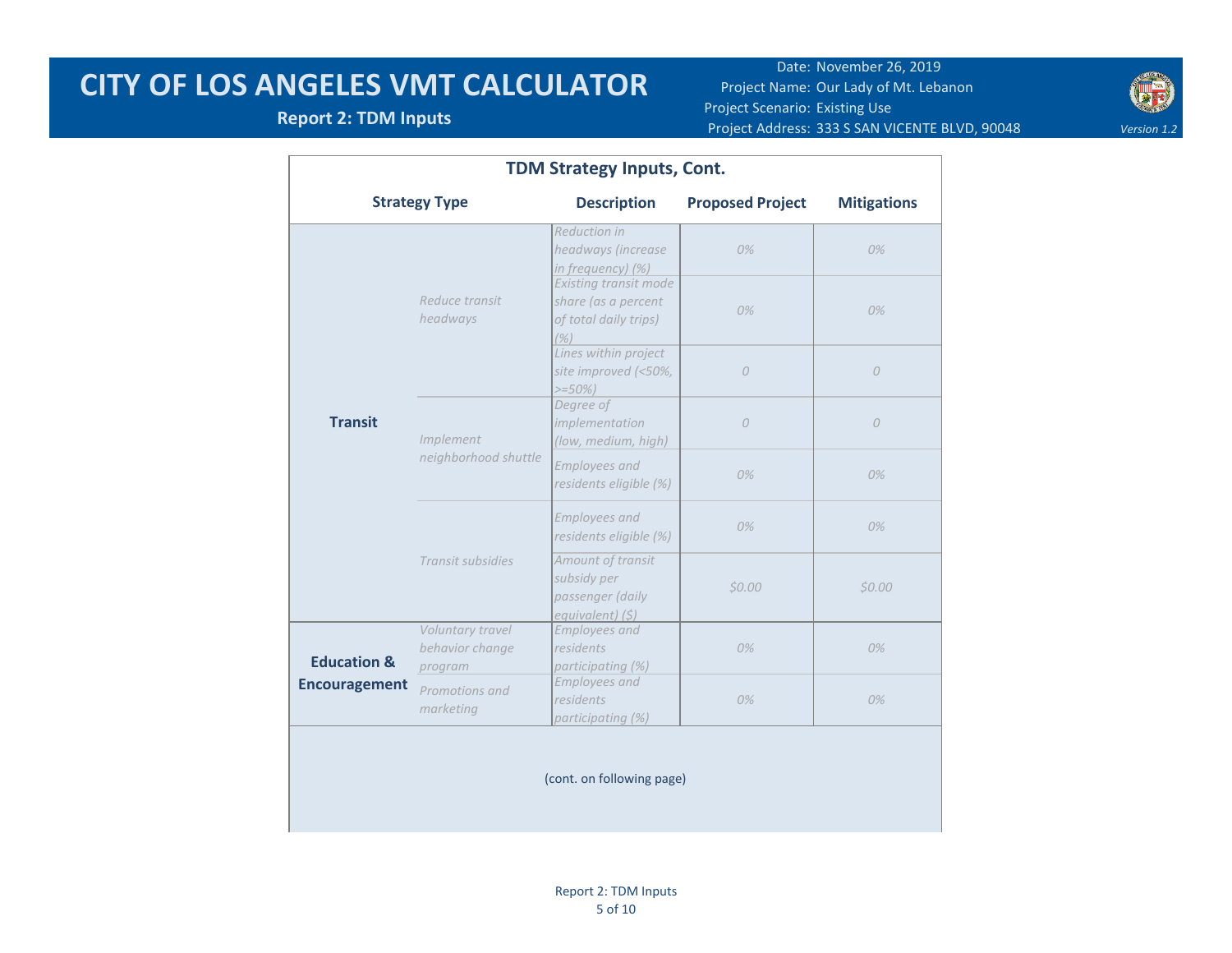#### **Report 2: TDM Inputs**



| TDM Strategy Inputs, Cont.               |                                               |                                                                                                                  |                         |                    |  |  |  |
|------------------------------------------|-----------------------------------------------|------------------------------------------------------------------------------------------------------------------|-------------------------|--------------------|--|--|--|
|                                          | <b>Strategy Type</b>                          | <b>Description</b>                                                                                               | <b>Proposed Project</b> | <b>Mitigations</b> |  |  |  |
|                                          | Required commute<br>trip reduction<br>program | Employees<br>participating (%)                                                                                   | $0\%$                   | $0\%$              |  |  |  |
|                                          | Alternative Work<br>Schedules and             | Employees<br>participating (%)                                                                                   | 0%                      | 0%                 |  |  |  |
|                                          | Telecommute                                   | Type of program                                                                                                  | $\Omega$                | $\overline{O}$     |  |  |  |
| <b>Commute Trip</b><br><b>Reductions</b> |                                               | Degree of<br>implementation<br>(low, medium, high)                                                               | $\Omega$                | $\Omega$           |  |  |  |
|                                          | Employer sponsored<br>vanpool or shuttle      | Employees eligible<br>(% )                                                                                       | $0\%$                   | $0\%$              |  |  |  |
|                                          |                                               | Employer size (small,<br>medium, large)                                                                          | $\overline{O}$          | $\overline{O}$     |  |  |  |
|                                          | Ride-share program                            | Employees eligible<br>(% )                                                                                       | 0%                      | 0%                 |  |  |  |
|                                          | Car share                                     | Car share project<br>setting (Urban,<br>Suburban, All Other)                                                     | $\overline{O}$          | $\mathcal{O}$      |  |  |  |
| <b>Shared Mobility</b> Bike share        |                                               | Within 600 feet of<br>existing bike share<br>station - OR-<br>implementing new<br>bike share station<br>(Yes/No) | $\overline{O}$          | $\overline{O}$     |  |  |  |
|                                          | School carpool<br>program                     | Level of<br>implementation<br>(Low, Medium, High)                                                                | $\mathcal{O}$           | $\mathcal{O}$      |  |  |  |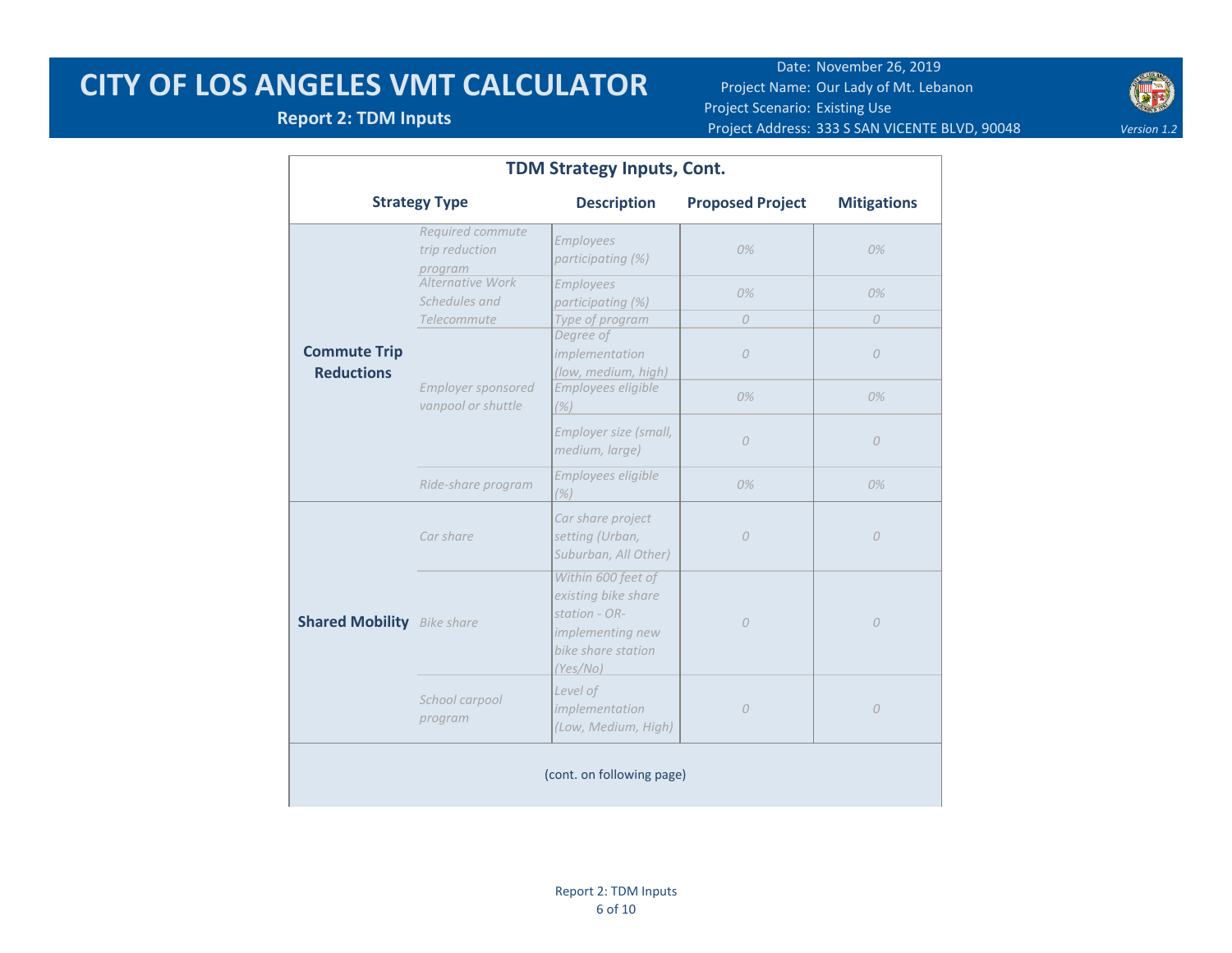Date: November 26, 2019 Project Name: Our Lady of Mt. Lebanon Project Scenario: Existing Use Project Address: 333 S SAN VICENTE BLVD, 90048 Version 1.2



#### **Report 2: TDM Inputs**

| <b>TDM Strategy Inputs, Cont.</b>       |                                                    |                                                                                                |                         |                    |  |  |  |  |
|-----------------------------------------|----------------------------------------------------|------------------------------------------------------------------------------------------------|-------------------------|--------------------|--|--|--|--|
|                                         | <b>Strategy Type</b>                               | <b>Description</b>                                                                             | <b>Proposed Project</b> | <b>Mitigations</b> |  |  |  |  |
|                                         | Implement/Improve<br>on-street bicycle<br>facility | Provide bicycle<br>facility along site<br>(Yes/No)                                             | 0                       | $\mathcal{O}$      |  |  |  |  |
| <b>Bicycle</b><br><b>Infrastructure</b> | Include Bike parking<br>per LAMC                   | <b>Meets City Bike</b><br>Parking Code<br>(Yes/No)                                             | $\Omega$                | $\theta$           |  |  |  |  |
|                                         | Include secure bike<br>parking and showers         | Includes indoor bike<br>parking/lockers,<br>showers, & repair<br>station (Yes/No)              | $\Omega$                | $\overline{O}$     |  |  |  |  |
|                                         | Traffic calming                                    | Streets with traffic<br>calming<br>improvements (%)                                            | 0%                      | 0%                 |  |  |  |  |
| <b>Neighborhood</b>                     | <i>improvements</i>                                | Intersections with<br>traffic calming<br>improvements (%)                                      | 0%                      | 0%                 |  |  |  |  |
| <b>Enhancement</b>                      | Pedestrian network<br><i>improvements</i>          | Included (within<br>project and<br>connecting off-<br>site/within project<br>on <sub>l</sub> v | $\Omega$                | $\theta$           |  |  |  |  |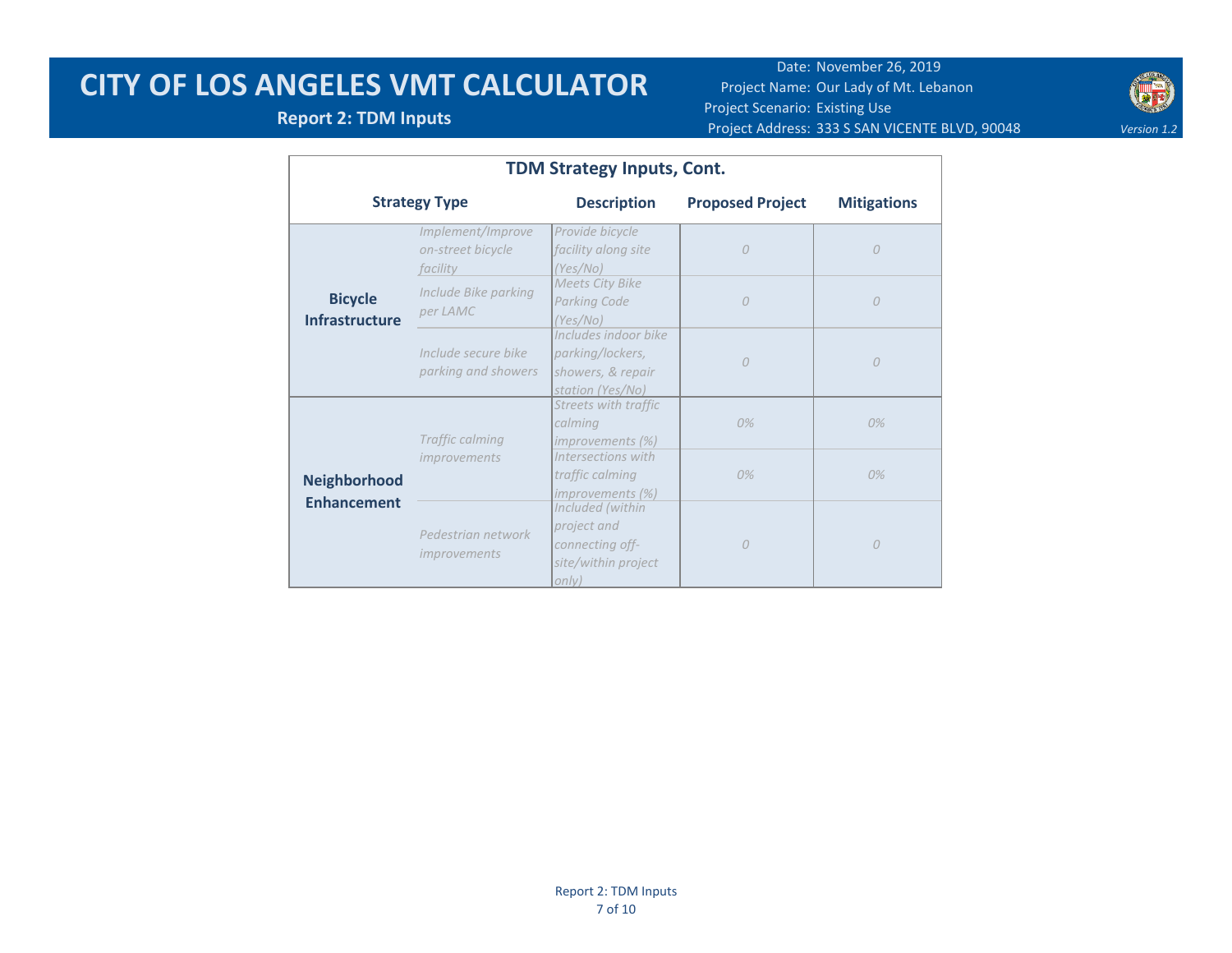Date: November 26, 2019 Project Name: Our Lady of Mt. Lebanon Project Scenario: Existing Use Project Address: **Report 3: TDM Outputs** *Version 1.2* 333 S SAN VICENTE BLVD, 90048



| TDM Adjustments by Trip Purpose & Strategy |                                                             |          |                                                   |          |                                                   |                          |                                                    |          |                                                    |          |                                                        |          |                                                 |                                                                                         |
|--------------------------------------------|-------------------------------------------------------------|----------|---------------------------------------------------|----------|---------------------------------------------------|--------------------------|----------------------------------------------------|----------|----------------------------------------------------|----------|--------------------------------------------------------|----------|-------------------------------------------------|-----------------------------------------------------------------------------------------|
|                                            |                                                             |          |                                                   |          |                                                   | <b>Place type: Urban</b> |                                                    |          |                                                    |          |                                                        |          |                                                 |                                                                                         |
|                                            |                                                             | Proposed | <b>Home Based Work</b><br>Production<br>Mitigated | Proposed | <b>Home Based Work</b><br>Attraction<br>Mitigated | Proposed                 | <b>Home Based Other</b><br>Production<br>Mitigated | Proposed | <b>Home Based Other</b><br>Attraction<br>Mitigated | Proposed | <b>Non-Home Based Other</b><br>Production<br>Mitigated | Proposed | Non-Home Based Other<br>Attraction<br>Mitigated | Source                                                                                  |
|                                            | Reduce parking supply                                       | 0%       | 0%                                                | 0%       | 0%                                                | 0%                       | 0%                                                 | 0%       | 0%                                                 | 0%       | 0%                                                     | 0%       | 0%                                              |                                                                                         |
|                                            | Unbundle parking                                            | 0%       | 0%                                                | 0%       | 0%                                                | 0%                       | 0%                                                 | 0%       | 0%                                                 | 0%       | 0%                                                     | 0%       | 0%                                              | <b>TDM Strategy</b>                                                                     |
| <b>Parking</b>                             | Parking cash-out                                            | 0%       | 0%                                                | 0%       | 0%                                                | 0%                       | 0%                                                 | 0%       | 0%                                                 | 0%       | 0%                                                     | 0%       | 0%                                              | Appendix, Parking<br>sections                                                           |
|                                            | Price workplace<br>parking                                  | 0%       | 0%                                                | 0%       | 0%                                                | 0%                       | 0%                                                 | 0%       | 0%                                                 | 0%       | 0%                                                     | 0%       | 0%                                              | $1 - 5$                                                                                 |
|                                            | Residential area<br>parking permits                         | $0.00\%$ | 0.00%                                             | 0.00%    | 0.00%                                             | 0.00%                    | 0.00%                                              | 0.00%    | 0.00%                                              | 0.00%    | 0.00%                                                  | $0.00\%$ | 0.00%                                           |                                                                                         |
|                                            | Reduce transit<br>headways                                  | 0%       | 0%                                                | 0%       | 0%                                                | 0%                       | 0%                                                 | 0%       | 0%                                                 | 0%       | 0%                                                     | 0%       | 0%                                              |                                                                                         |
| <b>Transit</b>                             | Implement<br>neighborhood shuttle                           | 0%       | 0%                                                | 0%       | 0%                                                | 0%                       | 0%                                                 | 0%       | 0%                                                 | 0%       | 0%                                                     | 0%       | 0%                                              | <b>TDM Strategy</b><br>Appendix, Transit<br>sections 1 - 3                              |
|                                            | Transit subsidies                                           | 0%       | 0%                                                | 0%       | 0%                                                | 0%                       | 0%                                                 | 0%       | 0%                                                 | 0%       | 0%                                                     | 0%       | 0%                                              |                                                                                         |
| <b>Education &amp;</b>                     | Voluntary travel<br>behavior change<br>program              | 0%       | 0%                                                | 0%       | 0%                                                | 0%                       | 0%                                                 | 0%       | 0%                                                 | 0%       | 0%                                                     | 0%       | 0%                                              | <b>TDM Strategy</b><br>Appendix,<br>Education &                                         |
| <b>Encouragement</b>                       | Promotions and<br>marketing                                 | 0%       | 0%                                                | 0%       | 0%                                                | 0%                       | 0%                                                 | 0%       | 0%                                                 | 0%       | 0%                                                     | 0%       | 0%                                              | Encouragement<br>sections 1 - 2                                                         |
|                                            | Required commute<br>trip reduction<br>program               | 0%       | 0%                                                | 0%       | 0%                                                | 0%                       | 0%                                                 | 0%       | 0%                                                 | 0%       | 0%                                                     | 0%       | 0%                                              |                                                                                         |
| <b>Commute Trip</b><br><b>Reductions</b>   | Alternative Work<br>Schedules and<br>Telecommute<br>Program | 0%       | 0%                                                | 0%       | 0%                                                | 0%                       | 0%                                                 | 0%       | 0%                                                 | 0%       | 0%                                                     | 0%       | 0%                                              | <b>TDM Strategy</b><br>Appendix,<br><b>Commute Trip</b><br>Reductions<br>sections 1 - 4 |
|                                            | Employer sponsored<br>vanpool or shuttle                    | 0%       | 0%                                                | 0%       | 0%                                                | 0%                       | 0%                                                 | 0%       | 0%                                                 | 0%       | 0%                                                     | 0%       | 0%                                              |                                                                                         |
|                                            | Ride-share program                                          | 0%       | 0%                                                | 0%       | 0%                                                | 0%                       | 0%                                                 | 0%       | 0%                                                 | 0%       | 0%                                                     | 0%       | 0%                                              |                                                                                         |
|                                            | Car-share                                                   | 0.0%     | 0.0%                                              | $0.0\%$  | 0.0%                                              | $0.0\%$                  | 0.0%                                               | 0.0%     | $0.0\%$                                            | $0.0\%$  | $0.0\%$                                                | $0.0\%$  | 0.0%                                            | <b>TDM Strategy</b>                                                                     |
| <b>Shared Mobility</b>                     | Bike share                                                  | 0.00%    | 0.00%                                             | 0.00%    | 0.00%                                             | 0.00%                    | 0.00%                                              | 0.00%    | 0.00%                                              | 0.00%    | 0.00%                                                  | 0.00%    | Appendix, Shared<br>0.00%                       |                                                                                         |
|                                            | School carpool<br>program                                   | 0.0%     | $0.0\%$                                           | $0.0\%$  | $0.0\%$                                           | $0.0\%$                  | 0.0%                                               | $0.0\%$  | $0.0\%$                                            | $0.0\%$  | 0.0%                                                   | $0.0\%$  | $0.0\%$                                         | Mobility sections<br>$1 - 3$                                                            |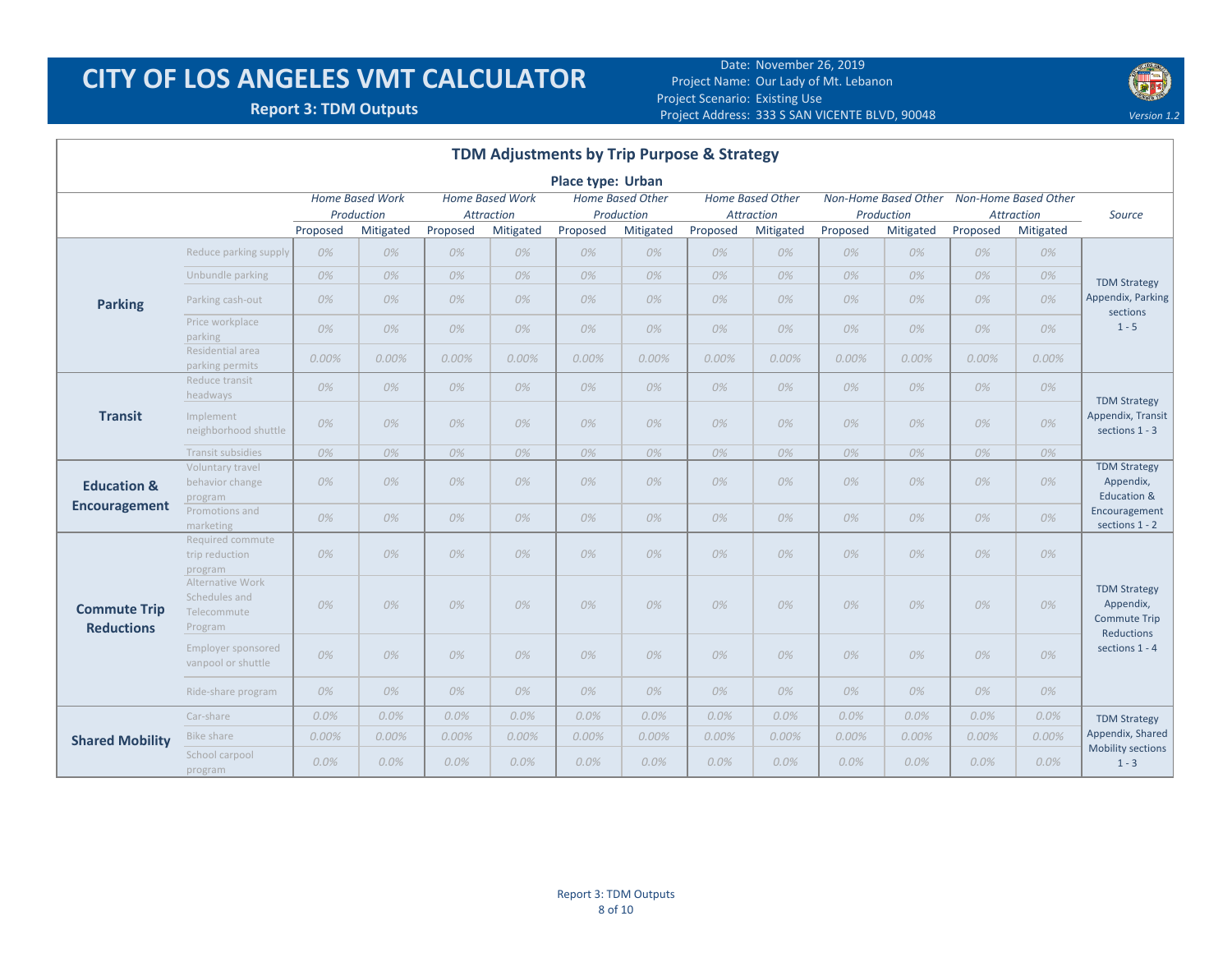Date: November 26, 2019 Project Name: Our Lady of Mt. Lebanon Project Scenario: Existing Use Project Address: **Report 3: TDM Outputs** *Version 1.2* 333 S SAN VICENTE BLVD, 90048



|                                         | TDM Adjustments by Trip Purpose & Strategy, Cont.  |                                      |           |          |           |                          |           |          |           |          |           |                                                                                                                                                                                          |           |                                                         |  |  |  |  |  |  |  |  |  |  |  |  |  |                      |  |        |
|-----------------------------------------|----------------------------------------------------|--------------------------------------|-----------|----------|-----------|--------------------------|-----------|----------|-----------|----------|-----------|------------------------------------------------------------------------------------------------------------------------------------------------------------------------------------------|-----------|---------------------------------------------------------|--|--|--|--|--|--|--|--|--|--|--|--|--|----------------------|--|--------|
|                                         |                                                    |                                      |           |          |           | <b>Place type: Urban</b> |           |          |           |          |           |                                                                                                                                                                                          |           |                                                         |  |  |  |  |  |  |  |  |  |  |  |  |  |                      |  |        |
|                                         |                                                    | <b>Home Based Work</b><br>Production |           |          |           |                          |           |          |           |          |           | <b>Home Based Other</b><br>Non-Home Based Other<br><b>Home Based Work</b><br>Home Based Other<br>Production<br>Production<br><b>Attraction</b><br><b>Attraction</b><br><b>Attraction</b> |           |                                                         |  |  |  |  |  |  |  |  |  |  |  |  |  | Non-Home Based Other |  | Source |
|                                         |                                                    | Proposed                             | Mitigated | Proposed | Mitigated | Proposed                 | Mitigated | Proposed | Mitigated | Proposed | Mitigated | Proposed                                                                                                                                                                                 | Mitigated |                                                         |  |  |  |  |  |  |  |  |  |  |  |  |  |                      |  |        |
|                                         | Implement/Improve<br>on-street bicycle<br>facility | 0.0%                                 | 0.0%      | $0.0\%$  | $0.0\%$   | 0.0%                     | 0.0%      | 0.0%     | 0.0%      | 0.0%     | 0.0%      | $0.0\%$                                                                                                                                                                                  | 0.0%      | <b>TDM Strategy</b>                                     |  |  |  |  |  |  |  |  |  |  |  |  |  |                      |  |        |
| <b>Bicycle</b><br><b>Infrastructure</b> | Include Bike parking<br>per LAMC                   | 0.0%                                 | 0.0%      | 0.0%     | 0.0%      | 0.0%                     | 0.0%      | $0.0\%$  | 0.0%      | 0.0%     | 0.0%      | $0.0\%$                                                                                                                                                                                  | $0.0\%$   | Appendix, Bicycle<br>Infrastructure<br>sections $1 - 3$ |  |  |  |  |  |  |  |  |  |  |  |  |  |                      |  |        |
|                                         | Include secure bike<br>parking and showers         | 0.0%                                 | $0.0\%$   | $0.0\%$  | $0.0\%$   | 0.0%                     | 0.0%      | $0.0\%$  | 0.0%      | 0.0%     | 0.0%      | $0.0\%$                                                                                                                                                                                  | $0.0\%$   |                                                         |  |  |  |  |  |  |  |  |  |  |  |  |  |                      |  |        |
| <b>Neighborhood</b>                     | Traffic calming<br>improvements                    | 0.0%                                 | 0.0%      | $0.0\%$  | $0.0\%$   | $0.0\%$                  | 0.0%      | 0.0%     | 0.0%      | 0.0%     | 0.0%      | 0.0%                                                                                                                                                                                     | 0.0%      | <b>TDM Strategy</b><br>Appendix,                        |  |  |  |  |  |  |  |  |  |  |  |  |  |                      |  |        |
| <b>Enhancement</b>                      | Pedestrian network<br>improvements                 | 0.0%                                 | 0.0%      | $0.0\%$  | $0.0\%$   | 0.0%                     | 0.0%      | $0.0\%$  | 0.0%      | 0.0%     | 0.0%      | $0.0\%$                                                                                                                                                                                  | $0.0\%$   | Neighborhood<br>Enhancement<br>sections 1 - 2           |  |  |  |  |  |  |  |  |  |  |  |  |  |                      |  |        |

| <b>Final Combined &amp; Maximum TDM Effect</b> |                               |           |                               |           |                                |           |                                       |           |                                    |           |                                    |           |
|------------------------------------------------|-------------------------------|-----------|-------------------------------|-----------|--------------------------------|-----------|---------------------------------------|-----------|------------------------------------|-----------|------------------------------------|-----------|
|                                                | Home Based Work<br>Production |           | Home Based Work<br>Attraction |           | Home Based Other<br>Production |           | <b>Home Based Other</b><br>Attraction |           | Non-Home Based Other<br>Production |           | Non-Home Based Other<br>Attraction |           |
|                                                | Proposed                      | Mitigated | Proposed                      | Mitigated | Proposed                       | Mitigated | Proposed                              | Mitigated | Proposed                           | Mitigated | Proposed                           | Mitigated |
| <b>COMBINED</b><br><b>TOTAL</b>                | 0%                            | 0%        | 0%                            | 0%        | 0%                             | 0%        | 0%                                    | 0%        | 0%                                 | 0%        | 0%                                 | 0%        |
| <b>MAX. TDM</b><br><b>EFFECT</b>               | 0%                            | 0%        | 0%                            | 0%        | 0%                             | 0%        | 0%                                    | 0%        | 0%                                 | 0%        | 0%                                 | 0%        |

|              | = Minimum (X%, 1-[(1-A)*(1-B)]) |     |  |  |  |  |  |
|--------------|---------------------------------|-----|--|--|--|--|--|
|              | where $X\% =$                   |     |  |  |  |  |  |
| <b>PLACE</b> | urban                           | 75% |  |  |  |  |  |
| <b>TYPE</b>  | compact infill                  | 40% |  |  |  |  |  |
| MAX:         | suburban center                 | 20% |  |  |  |  |  |
|              | suburban                        | 15% |  |  |  |  |  |

Note: (1-[(1-A)\*(1-B)…]) reflects the dampened combined effectiveness of TDM Strategies (e.g., A, B,...). See the TDM Strategy Appendix (*Transportation Assessment Guidelines Attachment G)* for further discussion of dampening.